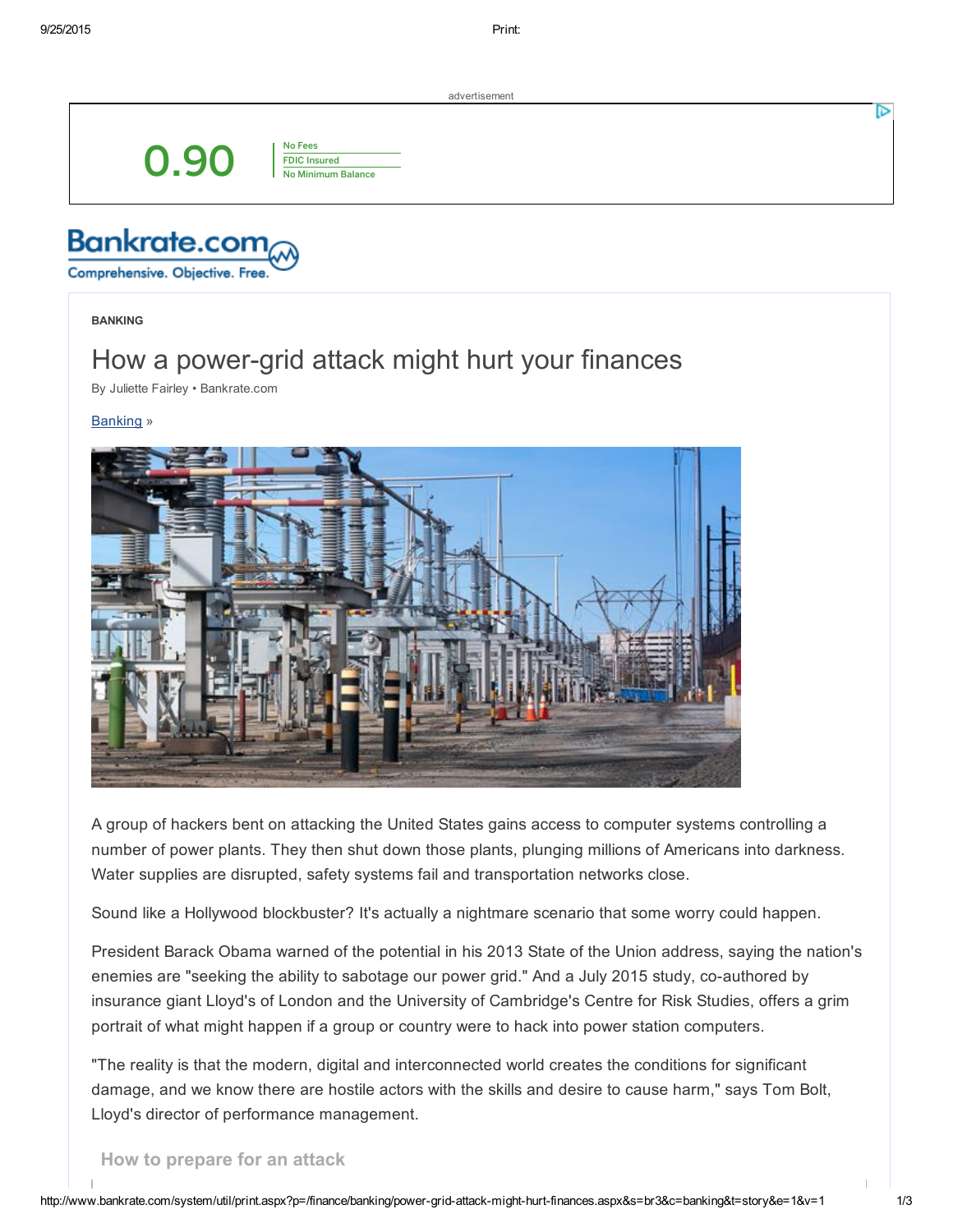- Keep backups of all statements or e-statements.
- Maintain a backup of account information.
- Stash some cash in your home.
- Safeguard credit cards.
- Take advantage of your bank or credit union's mobile banking app.

## How an outage would hurt your finances

Though the impacts are somewhat less ominous than on some other areas of the economy, the Lloyd's study also looks at what would happen if banks were to go dark. Indeed, a cyberattack would leave many depositors penniless for days.

An outage could mean you wouldn't be able to withdraw or transfer money, and automatic payments would cease, says Kevin Kalinich, global cyber-risk practice leader for Aon, a risk management firm.

"Due to the fact that many consumer transactions are set up for automatic payment and transfer, consumers might be held delinquent in paying bills, rent (and) mortgages, and as a result receive a black mark on their credit rating, which can prove difficult to amend," Kalinich says.

One thing you can do to prepare: Keep some cash on hand because you can't rely on credit cards during a blackout. "You want enough money to make purchases for vital supplies at the time of an incident and ideally before store shelves go bare," says Al Berman, president of the Disaster Recovery Institute International, which helps organizations prepare for and recover from disasters.



## How banks should protect you

Some banks are already preparing for an attack by conducting "table-top exercises to play out worst-case scenarios," Kalinich says. "These are evolving exposures and the solutions need to evolve as well."

Two ways banks can best protect customers, experts say, is to:

- Host the computers operating their websites in multiple states in multiple regions. In that instance, a customer in Florida can bank online even if a power grid attack occurs in the bank's home city of New York.
- Offer customers the option of using mobile banking applications.

"The integration is executed remotely so if power is down at a branch, there's a chance bankers can alert their customers via text messaging and offer online banking resources on their smartphones and tablets," says Gary Miliefsky, CEO of SnoopWall, a cybersecurity company in Nashua, New Hampshire.

While scenarios are not predictions, they do explore what might happen based on past events and scientific, social and economic theory.

"Prudent banks are aware of such risks and have developed incident-response plans, such as power generators and fail-over systems," Kalinich says.

Overall, the best way for consumers to protect themselves is to bank with financial institutions that maintain